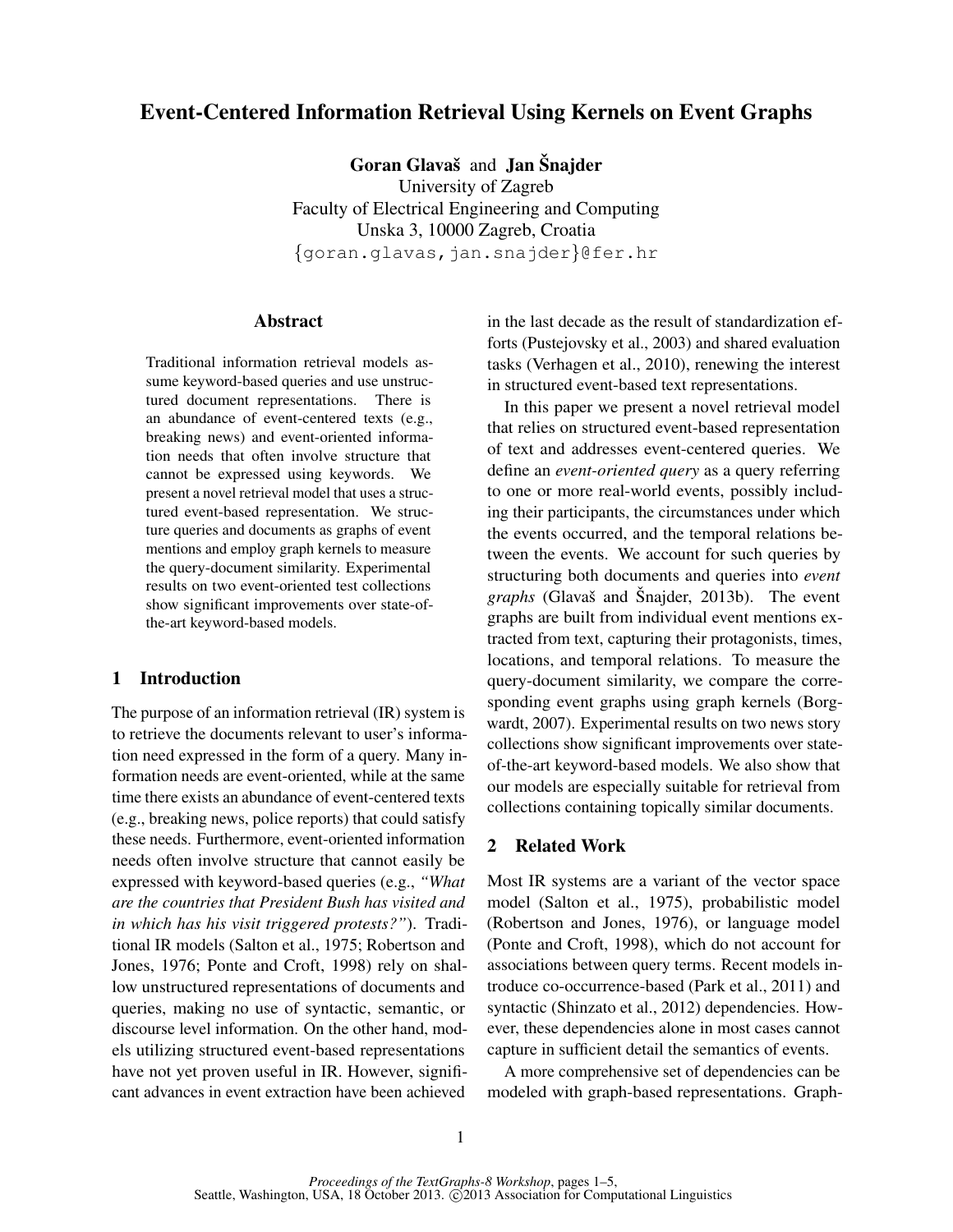based IR approaches come in two flavors: (1) the entire document collection is represented as a single graph in which queries are inserted as additional vertices (Mihalcea and Tarau, 2004); (2) each query and each document are represented as graphs of concepts, and the relevance of a document for a query is determined by comparing the corresponding graphs (Montes-y Gómez et al., 2000). Our approach fits into the latter group but we represent documents as graphs of events rather than graphs of concepts. In NLP, graph kernels have been used for question type classification (Suzuki, 2005), cross-lingual retrieval (Noh et al., 2009), and recognizing news stories on the same event (Glavaš and Šnajder,  $2013b$ ).

Event-based IR is addressed explicitly by Lin et al. (2007), who compare predicate-argument structures extracted from queries to those extracted from documents. However, queries have to be manually decomposed into semantic roles and can contain only a single predicate. Kawahara et al. (2013) propose a similar approach and demonstrate that ranking based on semantic roles outperforms ranking based on syntactic dependencies. Both these approaches target the problem of syntactic alternation but do not consider the queries made of multiple predicates, such as those expressing temporal relations between events.

# 3 Kernels on Event Graphs

Our approach consists of two steps. First, we construct event graphs from both the document and the query. We then use a graph kernel to measure the query-document similarity and rank the documents.

#### 3.1 Event Graphs

An event graph is a mixed graph in which vertices represent the individual event mentions and edges represent temporal relations between them. More formally, an event graph is a tuple  $G = (V, E, A, m, r)$ , where  $V$  is the set of vertices,  $E$  is the set of undirected edges, A is the set of directed edges,  $m: V \to M$ maps the vertices to event mentions, and  $r : E \to R$ assigns temporal relations to edges.

We use a generic representation of a *factual* event mention, which consists of an event anchor and event arguments of four coarse types (*agent*, *target*, *time*, and *location*) (Glavaš and Šnajder, 2013a; Glavaš and Snajder, 2013b). We adopt the set of temporal

relations used in TempEval-2 (Verhagen et al., 2010) (*before*, *after*, and *overlap*), with additional temporal equivalence relation (*equal*).

To build an event graph, we first extract the event mentions and then extract the temporal relations between them. To extract the event anchors, we use a supervised model based on a rich feature set proposed by Glavaš and Šnajder  $(2013b)$ , performing at 80% F1-score. We then use a robust rule-based approach from Glavaš and Šnajder  $(2013a)$  to extract event arguments. Finally, we extract the temporal relations using a supervised model with a rich feature set proposed by Glavaš and Šnajder  $(2013b)$ . Relation classification performs at 60% F1-score.

To compute the product graph kernels, we must identify event mentions from the query that corefer with mentions from the document. To this end, we employ the model from Glavaš and Šnajder  $(2013a)$ , which compares the anchors and four types of arguments between a pair of event mentions. The model performs at 67% F-score on the EventCorefBank dataset (Bejan and Harabagiu, 2008).

#### 3.2 Product Graph Kernels

Graph kernels provide an expressive measure of similarity between graphs (Borgwardt, 2007). In this work, we use product graph kernel (PGK), a type of random walk graph kernel that counts the common walks between two graphs (Gärtner et al., 2003).

Product graph. The graph product of two labeled graphs, G and G', denoted  $G_P = G \times G'$ , is a graph with the vertex set

$$
V_P = \{(v, v') \mid v \in V_G, v' \in V_{G'}, \delta(v, v')\}
$$

where predicate  $\delta(v, v')$  holds iff vertices v and v' are identically labeled (Hammack et al., 2011). Vertices of event graphs have the same label if the event mentions they denote corefer. The edge set of the product is conditioned on the type of the graph product. In the *tensor product*, an edge exists in the product iff the corresponding edges exist in both input graphs and have the same label, i.e., denote the same temporal relation. In the *conormal product*, an edge is introduced iff the corresponding edge exists in at least one input graph. A conormal product may compensate for omitted temporal relations in the input graphs but may introduce spurious edges that do not represent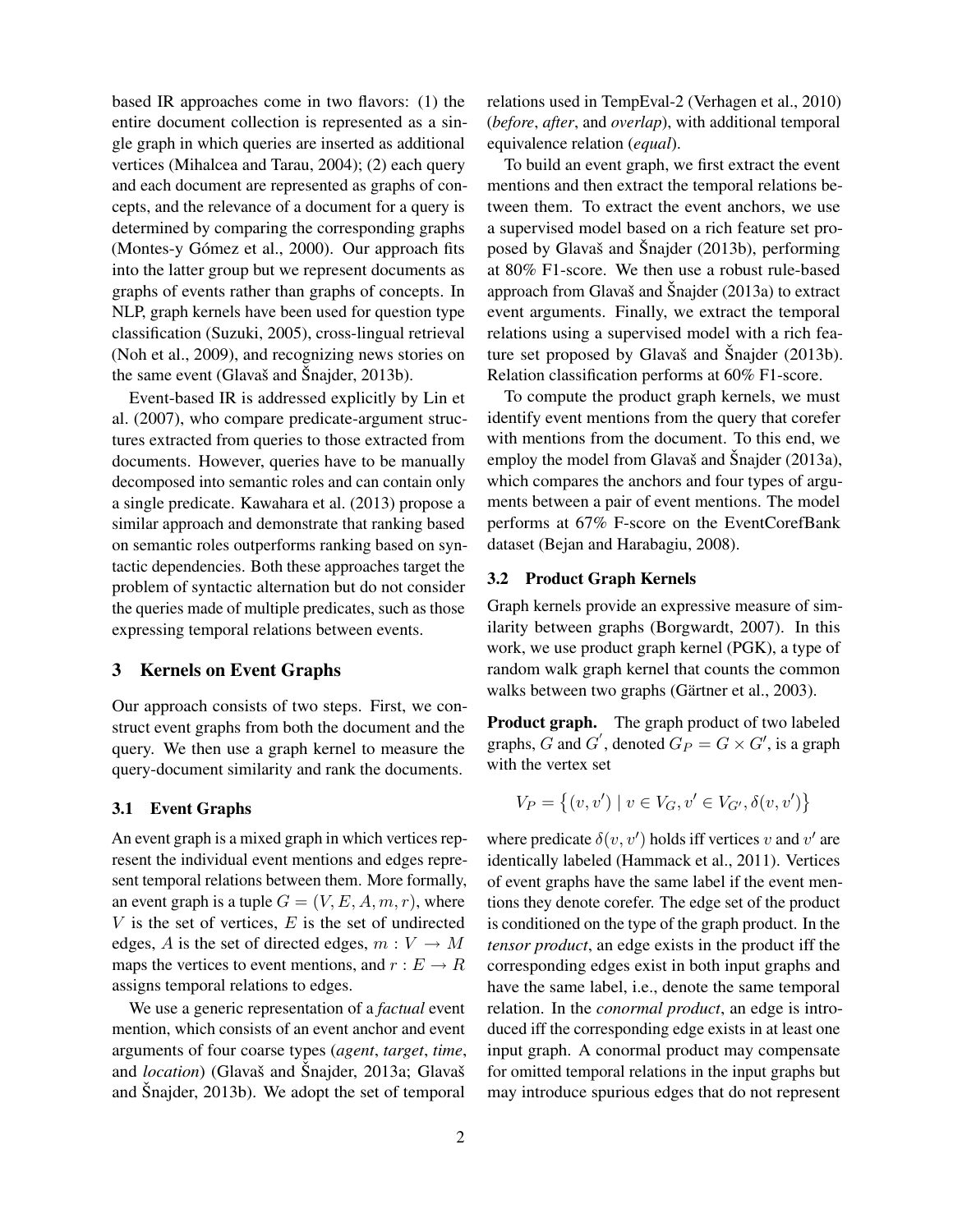

Figure 1: Examples of event graphs and their products

true overlap between queries and documents. Fig. 1 shows an example of input graphs and their products.

**PGK computation.** The PGK for input graphs G and  $G'$  is computed as

$$
k_{PG}(G, G') = \sum_{i,j=1}^{|V_P|} [(I - \lambda A_P)^{-1}]_{ij}
$$

provided  $\lambda < 1/d$ , where d is the maximum vertex degree in the product graph  $G_P$  with the adjacency matrix  $A_P$ . In experiments, we set  $\lambda$  to  $1/(d+1)$ . PGK suffers from tottering (Mahé et al., 2005), a phenomenon due to the repetition of edges in a random walk. A walk that totters between neighboring vertices produces an unrealistically high similarity score. To prevent tottering between neighboring vertices, Mahé et al. (2005) transform the input graphs before computing the kernel score on their product: each edge  $(v_i, v_j)$  is converted into a vertex  $v_e$ ; the edge itself gets replaced with edges  $(v_e, v_i)$  and  $(v_e, v_j)$ . We experiment with Mahé extension for PGK, accounting for the increased probability of one-edge-cycle tottering due the small size of query graphs.

# 4 Experiments

Test Collections and Queries. To the best of our knowledge, there is no standard test collection available for event-centered IR that we could use to evaluate our models. Thus, we decided to build two such test collections, with 50 queries each: (1) a general collection of topically diverse news stories and (2) a topic-specific collection of news on Syria crisis. The first collection contains 25,948 news stories obtained from EMM News Brief, an online news clustering service.<sup>1</sup> For the topic-specific collection, we selected from the general collection 1387 documents that contain the word *"Syria"* or its derivations.

#### General collection (news stories)

- q1: *An ICT giant purchased the phone maker after the government approved the acquisition*
- q2: *The warship tried to detain Chinese fishermen but was obstructed by the Chinese vessels*

# Topic-specific collection (Syria crisis)

- q3: *Syrian forces killed civilians, torched houses, and ransacked stores, overrunning a farmer village*
- q4: *Rebels murdered many Syrian soldiers and the government troops blasted the town in central Syria*

Table 1: Example queries from the test collection

For each collection we asked an annotator to compile 50 queries. She was instructed to select at random a document from the collection, read the document carefully, and compile at least one query consisting of at least two event mentions, in such a way that the selected document is relevant for the query. Example queries are shown in Table 1. For instance, query q1 (whose corresponding event graph is shown in Fig. 1a) was created based on the following document (whose event graph is shown in Fig. 1b):

*Google Inc. won approval from Chinese regulators for its* \$*12.5 billion purchase of Motorola Mobility Holdings Inc., clearing a final hurdle for a deal that boosts its patents portfolio. . .*

Relevance judgments. To create relevance judgments, we use the standard IR pooling method with two baseline retrieval models – a TF-IDF weighted vector space model (VSM) and a language model. Our graph-based model was not used for pooling because of time limitations (note that this favors the baseline models because pool-based evaluation is biased against models not contributing to the pool (Büttcher et al.,  $2007$ )). Given that EMM News Brief builds clusters of related news and that most EMM

<sup>1</sup>http://emm.newsbrief.eu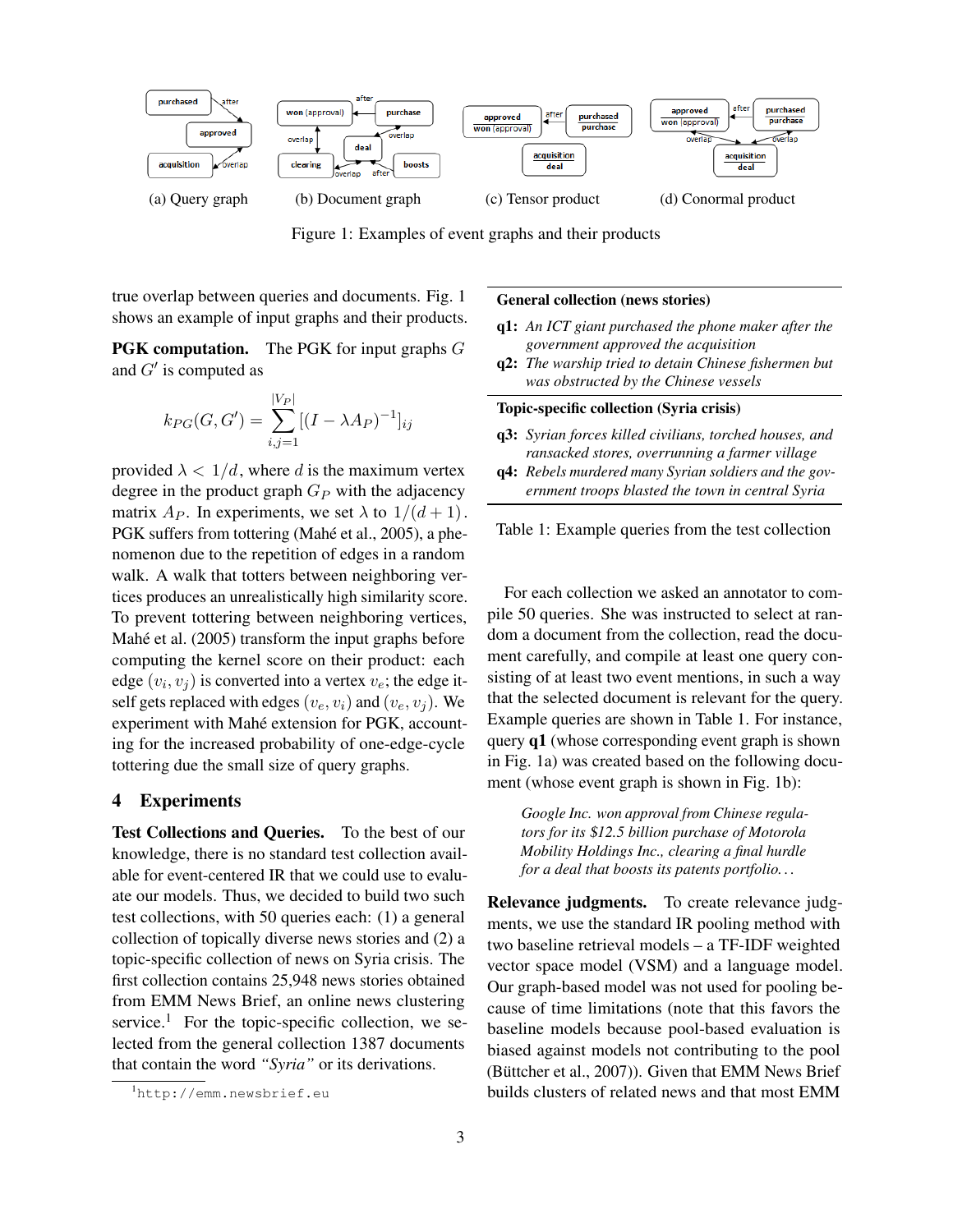|                  | Model             | Collection |          |
|------------------|-------------------|------------|----------|
|                  |                   | General    | Specific |
| <b>Baselines</b> | <b>TF-IDF VSM</b> | 0.335      | 0.199    |
|                  | Hiemstra LM       | 0.300      | 0.175    |
|                  | $In\_expC2$       | 0.341      | 0.188    |
|                  | DFR_BM25          | 0.332      | 0.192    |
| Graph-based      | Tensor            | 0.502      | 0.407    |
|                  | Conormal          | 0.434      | 0.359    |
|                  | Mahé Tensor       | 0.497      | 0.412    |
|                  | Mahé Conormal     | 0.428      | 0.362    |

Table 2: Retrieval performance (MAP)

clusters contain less than 50 news stories, we estimate that there are at most 50 relevant documents per query. To get an even better estimate of recall, for each query we pooled the union of top 75 documents retrieved by each of the two baseline models.

One annotator made the relevance judgments for all queries. We asked another annotator to provide judgments for two randomly chosen queries and obtained perfect agreement, which confirmed our intuition that determining relevance for complex eventcentered queries is not difficult. The average number of relevant documents per query in the general and topic-specific collection is 12 and 8, respectively.<sup>2</sup>

Results. Table 2 shows the mean average precision (MAP) on both test collections for four graph kernel-based models (tensor/conormal product and with/without Mahé extension). We compare our models to baselines from the three traditional IR paradigms: a TF-IDF-weighted cosine VSM, the language model of Hiemstra (2001), and the bestperforming models from the probabilistic Divergence from Randomness (DFR) framework (In expC2 and DFR BM25) (Amati, 2003; Ounis et al., 2006). We evaluate these models using the Terrier IR platform.<sup>3</sup>

Overall, all models perform worse on the topicspecific collection, in which all documents are topically related. Our graph kernel models outperform all baseline models  $(p<0.01$  for tensor models and p<0.05 for conormal models; paired student's t-test) on both collections, with a wider margin on topicspecific than on the general collection. This result



Figure 2: Histogram of AP differences

suggests that the graph-based models are especially suitable for retrieval over topic-specific collections. There is no significant difference between the tensor product and conormal product models, indicating that the conormal product introduces spurious edges more often than it remedies for incorrect extraction of temporal relations. The performance differences due to Mahé extension are not significant, providing no conclusive evidence on the effect of tottering.

To gain more insights into the performance of our event graph-based model, we analyzed per query differences in average precision between our bestperforming model (Tensor) and the best-performing baseline (In expC2) on queries from the general collection. Fig. 2 shows the histogram of differences. Our graph kernel-based model outperforms the baseline on 42 out of 50 queries. A closer inspection of the eight queries on which our model performs worse than the baseline reveals that this is due to (1) an important event mention not being extracted from the query (2 cases) or a (2) failure in coreference resolution between an event mention from the query and a mention from the document (6 cases).

### 5 Conclusion and Perspectives

We presented a graph-based model for event-centered information retrieval. The model represents queries and documents as event graphs and ranks the documents based on graph kernel similarity. The experiments demonstrate that for event-based queries our graph-based model significantly outperforms state-ofthe-art keyword-based retrieval models. Our models are especially suitable for topic-specific collections, on which traditional IR models perform poorly.

An interesting topic for further research is the extension of the model with other types of dependencies between events, such as entailment, causality,

<sup>2</sup>Available at http://takelab.fer.hr/data

<sup>3</sup>http://terrier.org